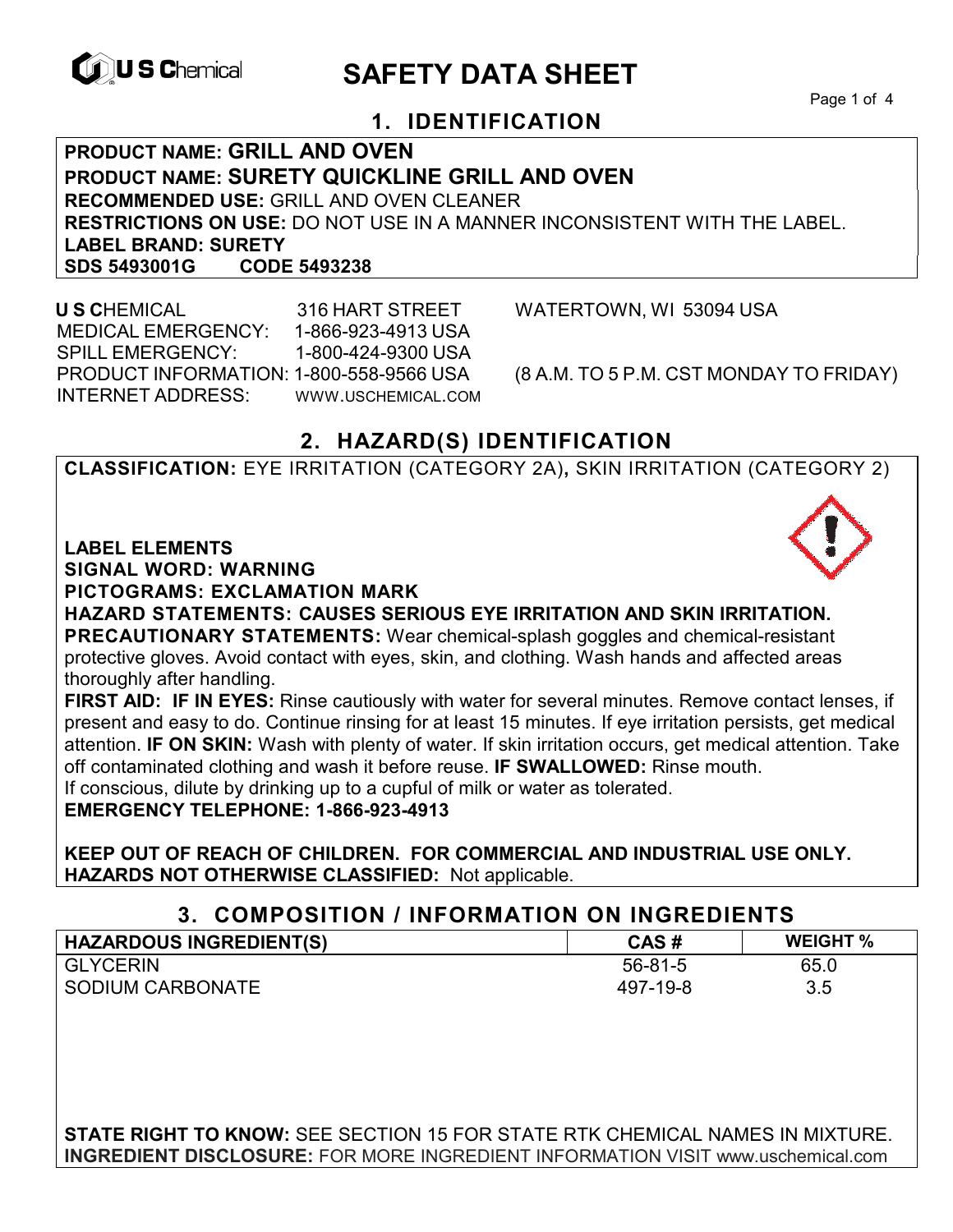## **SURETY QUICKLINE GRILL AND OVEN SURETY QUICKLINE GRILL AND OVEN**

### **4. FIRST-AID MEASURES** Page 2 of 4

**IF IN EYES:** RINSE CAUTIOUSLY WITH WATER FOR SEVERAL MINUTES. REMOVE CONTACT LENSES, IF PRESENT AND EASY TO DO. CONTINUE RINSING FOR AT LEAST 15 MINUTES. IF EYE IRRITATION PERSISTS, GET MEDICAL ATTENTION.

**IF ON SKIN:** WASH WITH PLENTY OF WATER. IF SKIN IRRITATION OCCURS, GET MEDICAL ATTENTION. TAKE OFF CONTAMINATED CLOTHING AND WASH IT BEFORE REUSE. **IF SWALLOWED:** RINSE MOUTH. IF CONSCIOUS, DILUTE BY DRINKING UP TO A CUPFUL OF MILK OR WATER AS TOLERATED.

**IF INHALED:** NO SPECIFIC FIRST AID MEASURES ARE REQUIRED. **EMERGENCY TELEPHONE: 1-866-923-4913** 

**MOST IMPORTANT SYMPTOMS / EFFECTS:** CAUSES SERIOUS EYE IRRITATION AND SKIN IRRITATION.

**MEDICAL CONDITIONS AGGRAVATED:** NONE KNOWN. **NOTE TO PHYSICIAN:** CALL 1-866-923-4913 FOR EXPOSURE MANAGEMENT ASSISTANCE.

### **5. FIRE-FIGHTING MEASURES**

**CHEMICAL HAZARDS:** EYE AND SKIN IRRITATION. NON-FLAMMABLE. **COMBUSTION PRODUCT HAZARDS:** OXIDES OF CARBON AND OTHER FUMES. **METHODS:** SELECT EXTINGUISHER AND METHODS BASED ON FIRE SIZE AND TYPE. **EQUIPMENT:** WEAR SCBA AND FULL PROTECTIVE GEAR AS CONDITIONS WARRANT. **NFPA RATING:** HEALTH-2/FLAMMABILITY-0/ INSTABILITY-0/SPECIAL HAZARD-N.AP. **SUITABLE EXTINGUISHERS:** WATER, DRY CHEMICAL, CO2 OR FOAM SUITABLE FOR FIRE. **UNSUITABLE EXTINGUISHERS:** NO RESTRICTIONS BASED ON CHEMICAL HAZARDS.

## **6. ACCIDENTAL RELEASE MEASURES**

**PERSONAL PRECAUTIONS:** EVACUATE UNPROTECTED PERSONNEL FROM AREA. WEAR PERSONAL PROTECTION. RUBBER BOOTS RECOMMENDED. SEE SECTION 8. VENTILATE AREA IF NEEDED. BE CAREFUL NOT TO SLIP. WASH THOROUGHLY AFTER CLEAN-UP. **ENVIRONMENTAL PRECAUTIONS:** PREVENT SPILL FROM ENTERING DRAIN, STORM SEWER OR SURFACE WATERWAY. PREVENT WATER AND SOIL CONTAMINATION. **CLEAN-UP METHODS:** SMALL SPILLS MAY BE WIPED UP AND RINSED WITH WATER. FOR LARGER SPILLS, DIKE TO CONTAIN. PUMP TO LABELED CONTAINER OR ABSORB SPILLAGE AND SCOOP UP WITH INERT ABSORBENT MATERIAL. AFTER SPILL COLLECTION, RINSE AREA WITH WATER AND FOLLOW WITH NORMAL CLEAN-UP PROCEDURES.

## **7. HANDLING AND STORAGE**

**HANDLING:** FOLLOW ALL LABEL DIRECTIONS. INSTRUCT PERSONNEL ABOUT PROPER USE, HAZARDS, PRECAUTIONS, AND FIRST AID MEASURES. AVOID CONTACT WITH EYES, SKIN AND CLOTHING. TAKE OFF CONTAMINATED CLOTHING AND WASH IT BEFORE REUSE. DO NOT TASTE OR SWALLOW. PRODUCT RESIDUE MAY REMAIN ON OR IN EMPTY CONTAINERS. HANDLE CAREFULLY TO AVOID DAMAGING CONTAINER. **STORAGE:** KEEP CONTAINER CLOSED WHEN NOT IN USE. STORAGE AT AMBIENT TEMPERATURES IN A DRY AREA OUT OF DIRECT SUNLIGHT. PROTECT FROM FREEZING. ROTATE STOCK REGULARLY. KEEP AWAY FROM FOOD AND DRINK. KEEP OUT OF REACH OF CHILDREN.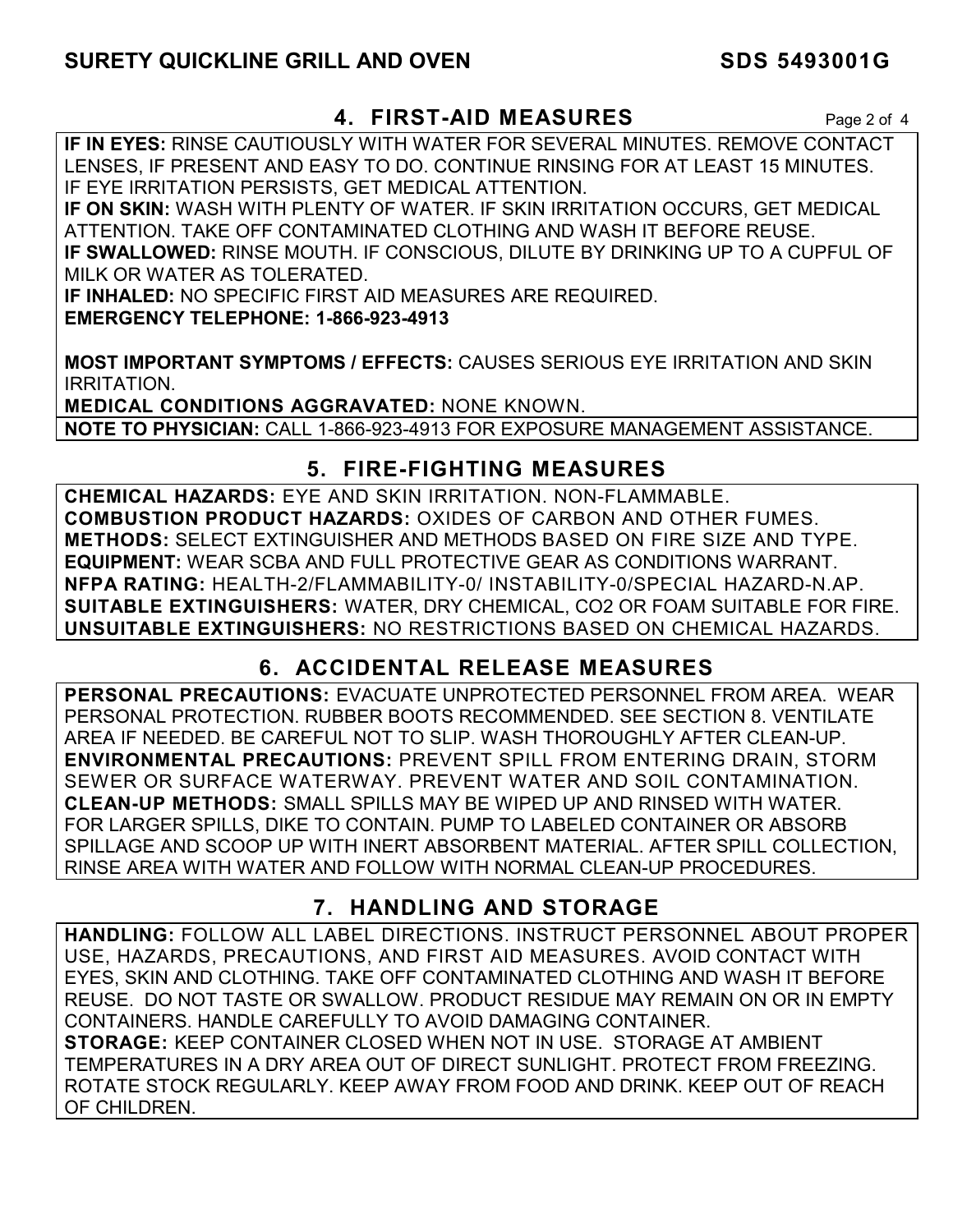## SURETY QUICKLINE GRILL AND OVEN SURETY QUICKLINE GRILL AND OVEN **8. EXPOSURE CONTROLS / PERSONAL PROTECTION** Page 3 of 4

**EXPOSURE LIMITS:** GLYCERIN = 5 MG/M3 TWA (OSHA), SODIUM CARBONATE = NONE **ENGINEERING CONTROLS:** GENERAL ROOM VENTILATION IS TYPICALLY ADEQUATE.

#### **PERSONAL PROTECTION**

**EYES:** CHEMICAL-SPLASH SAFETY GOGGLES. **HANDS:** CHEMICAL-RESISTANT PROTECTIVE GLOVES (NITRILE, NEOPRENE OR RUBBER). **RESPIRATORY:** PROTECTIVE EQUIPMENT NOT REQUIRED WITH NORMAL USE. **FEET:** PROTECTIVE EQUIPMENT NOT REQUIRED WITH NORMAL USE. **BODY:** PROTECTIVE EQUIPMENT NOT REQUIRED WITH NORMAL USE. **HYGIENE MEASURES:** HANDLE IN ACCORDANCE WITH GOOD INDUSTRIAL HYGIENE AND SAFETY PRACTICE. TAKE OFF CONTAMINATED CLOTHING AND WASH IT BEFORE RE-USE. WASH HANDS AND AFFECTED AREAS THOROUGHLY AFTER HANDLING.

## **9. PHYSICAL AND CHEMICAL PROPERTIES**

| <b>APPEARANCE: RED/ORANGE LIQUID</b>   | <b>AUTO-IGNITION TEMPERATURE: N.AV.</b>          |
|----------------------------------------|--------------------------------------------------|
| <b>ODOR: NO SCENT ADDED</b>            | <b>DECOMPOSITION TEMPERATURE: N.AV.</b>          |
| pH CONCENTRATE: N.AP.                  | <b>EXPLOSIVE LIMITS (LEL/UEL): NONE</b>          |
| pH READY-TO-USE: 10.8                  | <b>EVAPORATION RATE: N.AV.</b>                   |
| pH @ USE DILUTION: N.AV.               | FLAMMABILITY (SOLID, GAS): N.AP.                 |
| <b>PHYSICAL STATE: LIQUID</b>          | <b>FLASH POINT: NONE</b>                         |
| <b>RELATIVE DENSITY (WATER): 1.210</b> | INITIAL BOILING POINT/RANGE: N.AV.               |
| <b>SOLUBILITY (WATER): COMPLETE</b>    | <b>MELTING POINT/FREEZING POINT: N.AV.</b>       |
| VAPOR PRESSURE: N.AV.                  | <b>ODOR THRESHOLD: N.AV.</b>                     |
| VAPOR DENSITY: N. AV.                  | <b>PARTITION COEFF. (N-OCTANOL/WATER): N.AV.</b> |
| <b>VISCOSITY: NON-VISCOUS</b>          | <b>OTHER: N.AV.</b>                              |

## **10. STABILITY AND REACTIVITY**

**REACTIVITY:** NO HAZARD. **CHEMICAL STABILITY:** STABLE. **POSSIBILITY OF HAZARDOUS REACTIONS:** NONE KNOWN. WILL NOT POLYMERIZE. **CONDITIONS TO AVOID:** TEMPERATURES BELOW 35°F (1.6°C) OR ABOVE 120°F (49°C). **MATERIALS TO AVOID:** DIRECT MIXING WITH OTHER CHEMICALS. MIX ONLY WITH WATER. **HAZARDOUS DECOMPOSITION PRODUCTS:** NONE UNDER NORMAL CONDITIONS.

## **11. TOXICOLOGICAL INFORMATION**

**ROUTES OF EXPOSURE:** EYES, SKIN, INGESTION, INHALATION. **INFORMATION ON ROUTES OF EXPOSURE:** NO LC50/LD50 TEST DATA ON MIXTURE. **ACUTE EFFECTS /SYMPTOMS** 

 **EYES:** CAUSES SERIOUS EYE IRRITATION. MAY CAUSE PAIN, REDNESS AND WATERING. **SKIN:** CAUSES SKIN IRRITATION. MAY CAUSE DISCOMFORT, DRYING AND REDNESS. **INGESTION:** MAY CAUSE IRRITATION, NAUSEA, VOMITING AND DIARRHEA. **INHALATION:** NONE KNOWN.

**CHRONIC / OTHER EFFECTS:** NO REPORTABLE GERM CELL MUTAGENS, SKIN SENSITIZERS, RESPIRATORY SENSITIZERS, REPRODUCTIVE TOXINS OR ASPIRATION HAZARDS. **SPECIFIC TARGET ORGANS (SINGLE/REPEATED):** NONE KNOWN. **NUMERICAL MEASURES OF TOXICITY:** ATEmix (ORAL-RAT) = 16390 MG / KG **CARCINOGENS:** NO REPORTABLE ACGIH, IARC, NTP, OR OSHA CARCINOGENS.